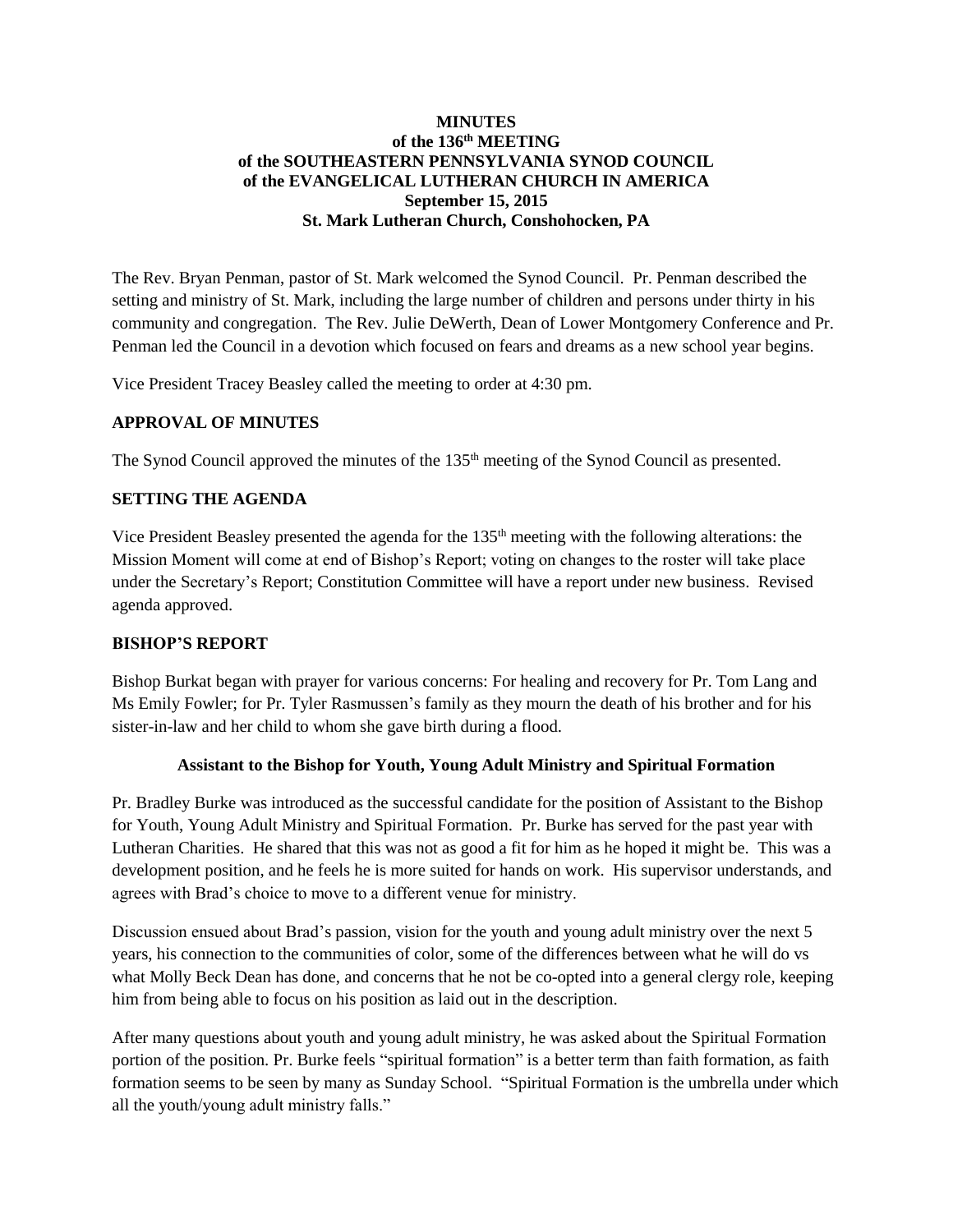#### **Zion Flourtown**

The Bishop referenced the issues of Zion Flourtown, and encouraged members of Synod Council to reread this portion of her report.

Ms Susan Pursch asked, "How do we educate people about their responsibilities if their congregation is facing closing? Can we help the congregations know more about our partnership so there is not an animosity or suspicion of the Synod?"

Bishop Burkat shared that we work on sharing this as we go through the process. We have a team of three pastors to help congregations navigate closure from planning to congregational meetings to final service and legal dissolution. In some cases there is withholding of information, not congregational lack of knowledge.

# **Papal Visit**

Bishop Burkat has been asked to be part of the opening mass of the World Meeting of Families, and will be available as she is needed during the days of this event. She will be staying in center city. She will be writing some words of welcome and Christian unity.

The Bishop reminded congregations to be available and flexible if there are emergencies that need help from nearby congregations. See sheet from Pr. Jennifer Ollikainen and Julia Menso from Lutheran Charities to be aware of ways to help.

## **MISSION MOMENT**

Pr. Dee Emmert, Pr. Dana Heiserer, Ms Marie Kinzler-Hand and Ms Diane Conn were present to share the story of the new Northeast Philadelphia Collaborative Ministry.

The name of the collaborative ministry is "God's Grace Lutheran Community." It involves the congregations of Redemption, St. Petri-Hope, and St. John's. There are other congregations that were part of the discussion, but which chose not to enter into the collaborative ministry at this time. There remains the possibility of others joining in the future.

In this collaboration there will be a sharing of staff and resources. Each congregation will be responsible for its own building, and will provide financial support for its share of the combined staffing in proportion to the "services received." Each will have about same amount of staff coverage they currently have, but this will come from all 3 pastors in the collaboration. The clergy involved will be Pr. Emmert, Pr. Heiserer, and Pr. Tricia Neale, who is called to Feast of Justice ministry and will serve the cooperative in a contracted capacity.

# **EXECUTIVE COMMITTEE AND VICE PRESIDENT'S REPORT**

Vice President Tracey Beasley stated that two emails went to Synod Council to find people willing to call congregations to recruit Congregational Connectors for the Forward Together in Faith Campaign. So far, no one has responded.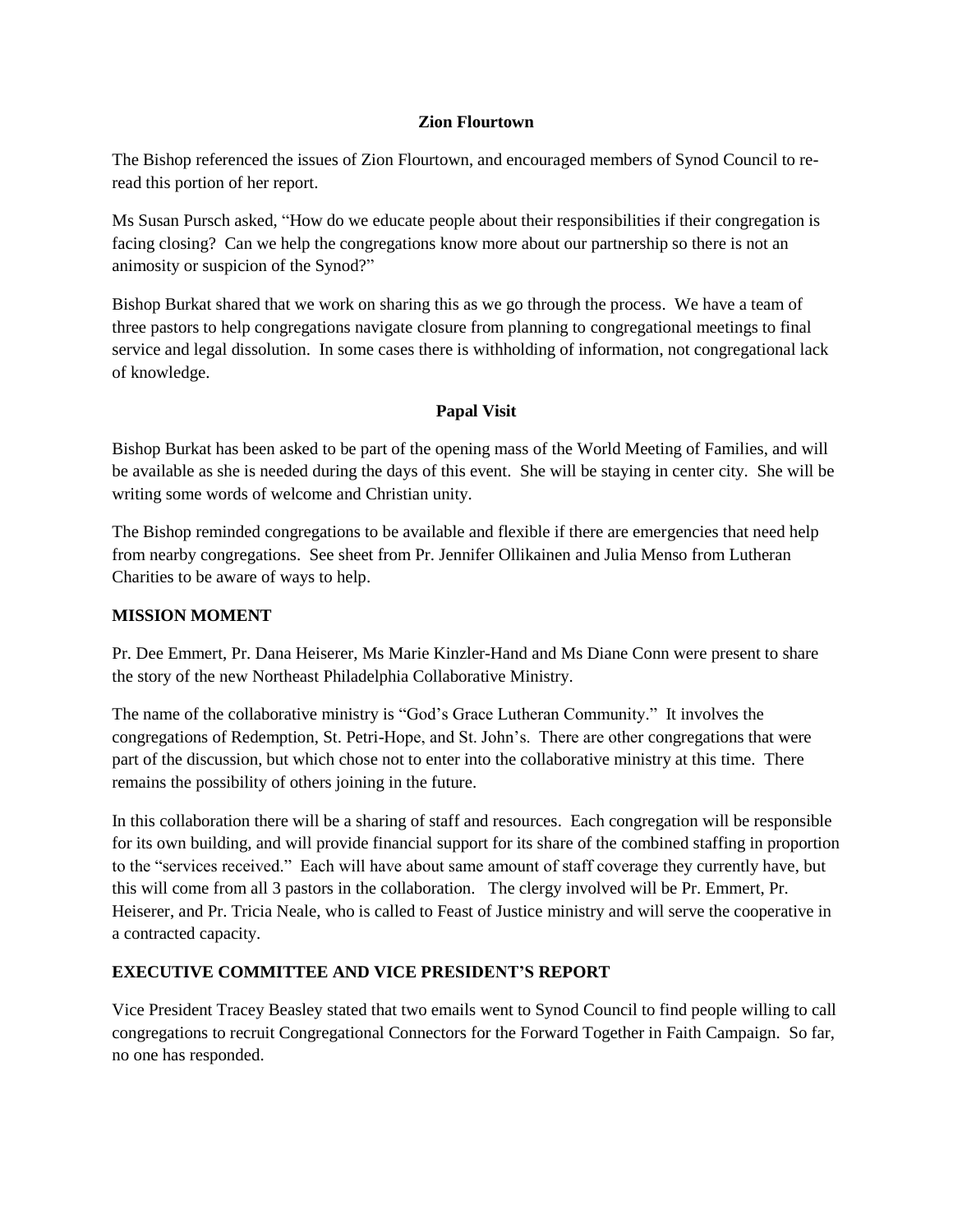We are also looking for Ambassadors to assist the Congregational Connectors in telling the story of the Campaign. Any Synod Council people who can help are asked to respond to Vice President Beasley.

Congregational Connectors will be given a script and tool kit to aid them as they present the Campaign. Ambassadors for the Campaign will be available if there is need for deeper sharing or discussion. Connectors will go to their own congregations. Ambassadors will go to other congregations.

# **SECRETARY'S REPORT**

Secretary Richard thanked Director of Operations Yvonne Curtis and Cynta Outterbridge for their dedication and assistance in registering our Voting Members to the 2016 Churchwide Assembly. We are blessed to have such faithful partners in the work of the Gospel!

## **Actions on the Roster:**

Secretary Richard presented the following actions on the Roster, all of which were approved unanimously:

# *Call to Synod Staff:*

**S. C. 15.09.01 RESOLVED THAT the Southeastern Pennsylvania Synod Council approves the four year, renewable call of the Rev. Bradley R. Burke to the position of Assistant to the Bishop for Youth, Young Adult Ministry and Spiritual Formation.**

**S. C. 15.09.02 RESOLVED THAT the Southeastern Pennsylvania Synod Council approves that \$30,000 of Pr. Burke's compensation be designated as housing allowance.**

# *Call to Specialized Ministry:*

**S. C. 15.09.03 RESOLVED THAT the Southeastern Pennsylvania Synod Council approves a one year renewable term call for The Rev. Patricia G. Neale as Executive Director of Feast for Justice, effective October 1, 2015.**

# *Call to Coalition and Cluster Ministry:*

**S. C. 15.09.04 RESOLVED THAT the Southeastern Pennsylvania Synod Council approves a one year renewable term call for the Rev. Dee Emmert as pastor of God's Grace Lutheran Community.**

**S. C. 15.09.05 RESOLVED THAT the Southeastern Pennsylvania Synod Council approves a one year renewable term call for the Rev. Dana Heiserer as pastor of God's Grace Lutheran Community.**

# *Renewal of Specialized Call:*

**S. C. 15.09.06 RESOLVED THAT the Southeastern Pennsylvania Synod Council approves a one year renewable term call for the Rev. Violet Little as Mission Developer at The Welcome Church, effective September 1, 2015.**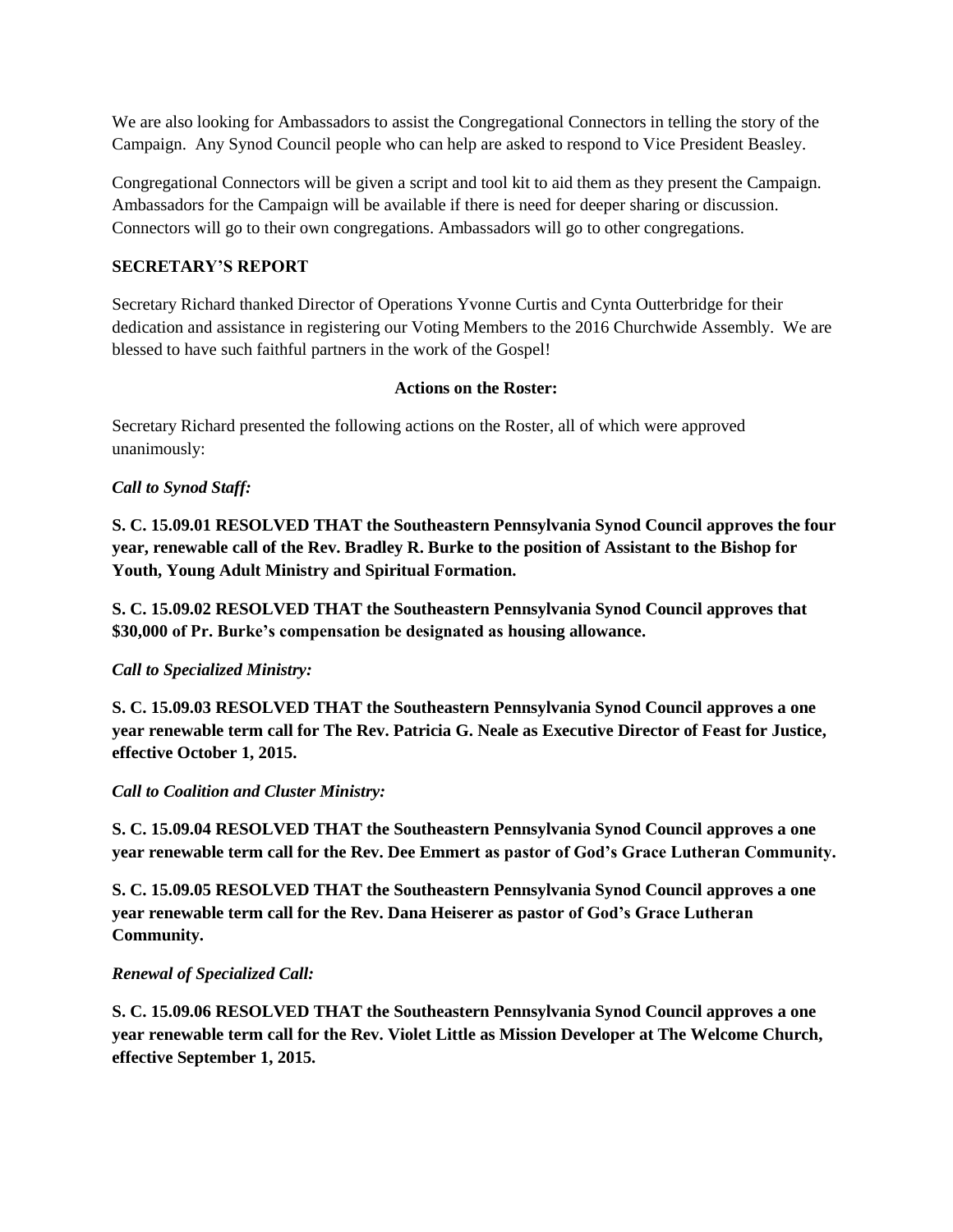**S. C. 15.09.07 RESOLVED THAT the Southeastern Pennsylvania Synod Council approves a one year renewable term call for the Rev. Linda Manson as Mission Developer at Living Gospel Ministries, effective November 1, 2015.**

**S. C. 15.09.08 RESOLVED THAT the Southeastern Pennsylvania Synod Council approves a one year renewable term call for the Rev. Jonathan Shin as Mission Developer at Philadelphia Korean Ministry, effective October 1, 2015.**

# *Renewal of Term Calls:*

**S. C. 15.09.09 RESOLVED THAT the Southeastern Pennsylvania Synod Council approves a one year renewable non-stipendiary term call for the Rev. Sozinho Alves as Workplace Pastor at JBC, Inc., Souderton, PA effective September 25, 2015.**

In order to avoid any actual conflict of interest or any appearance of a conflict of interest, Mr. Emmanuel Alves abstained.

**S. C. 15.09.10 RESOLVED THAT the Southeastern Pennsylvania Synod Council approves a three year renewable term call for the Rev. Brian Cox as Chaplain at Wesley Enhanced Living in Pennypack Park effective November 1, 2015**

# *Calls to Interim Ministry:*

**S. C. 15.09.11 RESOLVED THAT the Southeastern Pennsylvania Synod Council call the Rev. Shirley S. Guider to interim ministry at Christ Evangelical Lutheran Church Kulpsville, PA effective June 1, 2015, and extending until a pastor is called by the congregation or until Pastor Guider resigns this call, whichever comes first.**

**S. C. 15.09.12 RESOLVED THAT the Southeastern Pennsylvania Synod Council call the Rev. Wayne Shelor to interim ministry at St. Paul's Evangelical Lutheran Church Red, PA effective August 2, 2015, and extending until a pastor is called by the congregation or until Pastor Shelor resigns this call, whichever comes first.**

# *Resignation from the Ordained Roster:*

**S. C. 15.09.13 RESOLVED THAT the Southeastern Pennsylvania Synod Council approves the resignation from the Ordained Roster of Ms Annette M. Freese effective July 1, 2015.**

**S. C. 15.09.14 RESOLVED THAT the Southeastern Pennsylvania Synod Council approves the resignation from the Ordained Roster of Ms Anita E. London effective August 22, 2015.**

# *Retirements:*

**S. C. 15.09.15 RESOLVED THAT the Southeastern Pennsylvania Synod Council grants retirement status to the Rev. Steven G. Jones effective September 1, 2015.**

**S. C. 15.09.16 RESOLVED THAT the Southeastern Pennsylvania Synod Council grants retirement status to the Rev. Edward A. Niederhiser effective October 1, 2015**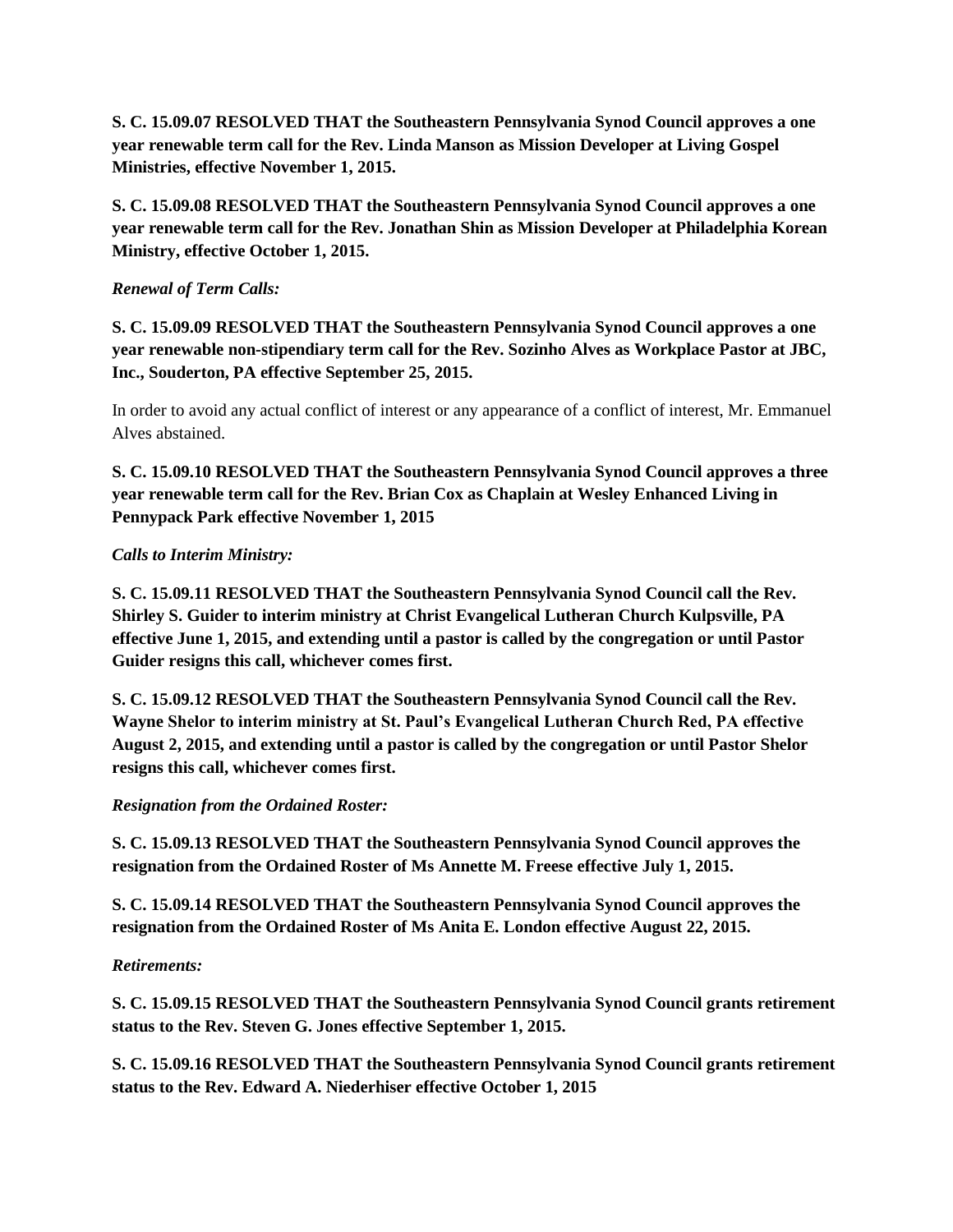### *On Leave from Call Requests:*

**S. C. 15.09.17 RESOLVED THAT the Southeastern Pennsylvania Synod Council grants on leave from call status to the Rev. Ellen Anderson for disability, effective February 15, 2015.**

**S. C. 15.09.18 RESOLVED THAT the Southeastern Pennsylvania Synod Council grants on leave from call status to the Rev. Wende Bleam, 2 nd year, effective June 14, 2015.**

**S. C. 15.09.19 RESOLVED THAT the Southeastern Pennsylvania Synod Council grants on leave from call status to the Rev. Althea M. Tysk, 2 nd year, effective July 1, 2015.**

**S. C. 15.09.20 RESOLVED THAT the Southeastern Pennsylvania Synod Council grants on leave from call status to the Rev. Marcia Bell, 1 st year, effective August 1, 2015.**

**S. C. 15.09.21 RESOLVED THAT the Southeastern Pennsylvania Synod Council grants on leave from call status to the Rev. Bruce Thorsen, 2 nd year, effective September 15, 2015.**

**S. C. 15.09.22 RESOLVED THAT the Southeastern Pennsylvania Synod Council grants on leave from call status to the Rev. Stacie Dougherty, 2 nd year extension, effective September 22, 2015.**

**S. C. 15.09.23 RESOLVED THAT the Southeastern Pennsylvania Synod Council grants on leave from call status to the Rev. Gwendolyn King, 2 nd year, family leave, effective October 1, 2015.**

## *Information not requiring action:*

# *Transfers:*

**The Rev. Robert F. Matthias** *to* **Lower Susquehanna Synod effective August 1, 2015 The Rev. Wayne Shelor** *from* **Metropolitan Washington D. C. Synod effective August 2, 2015 The Rev. Gordon E. Simmons** *to* **Delaware-Maryland Synod effective August 12, 2015 The Rev. Sarah C. Stobie** *from* **North/West Michigan Synod effective August 16, 2015** 

*Death:* 

**The Rev. James A. Daniels, June 5, 2015**

# **FINANCIAL REPORTS**

Ms Janet Neff was not able to be present at this meeting. She submitted her written report prior to the meeting. Pr. Stephen Keiser referenced her report, and asked for comment.

Mr. Rod Rothermel highlighted the treasurer's concern that we are seeing an abnormality in the pattern of giving from congregations. He asked if we will make adjustments on our spending plan now, or wait until end of year when we are "in the soup."

Pr. Keiser stated that the Finance Committee is hoping the Stewardship Committee will be successful in follow-up with the congregations, like they were last year.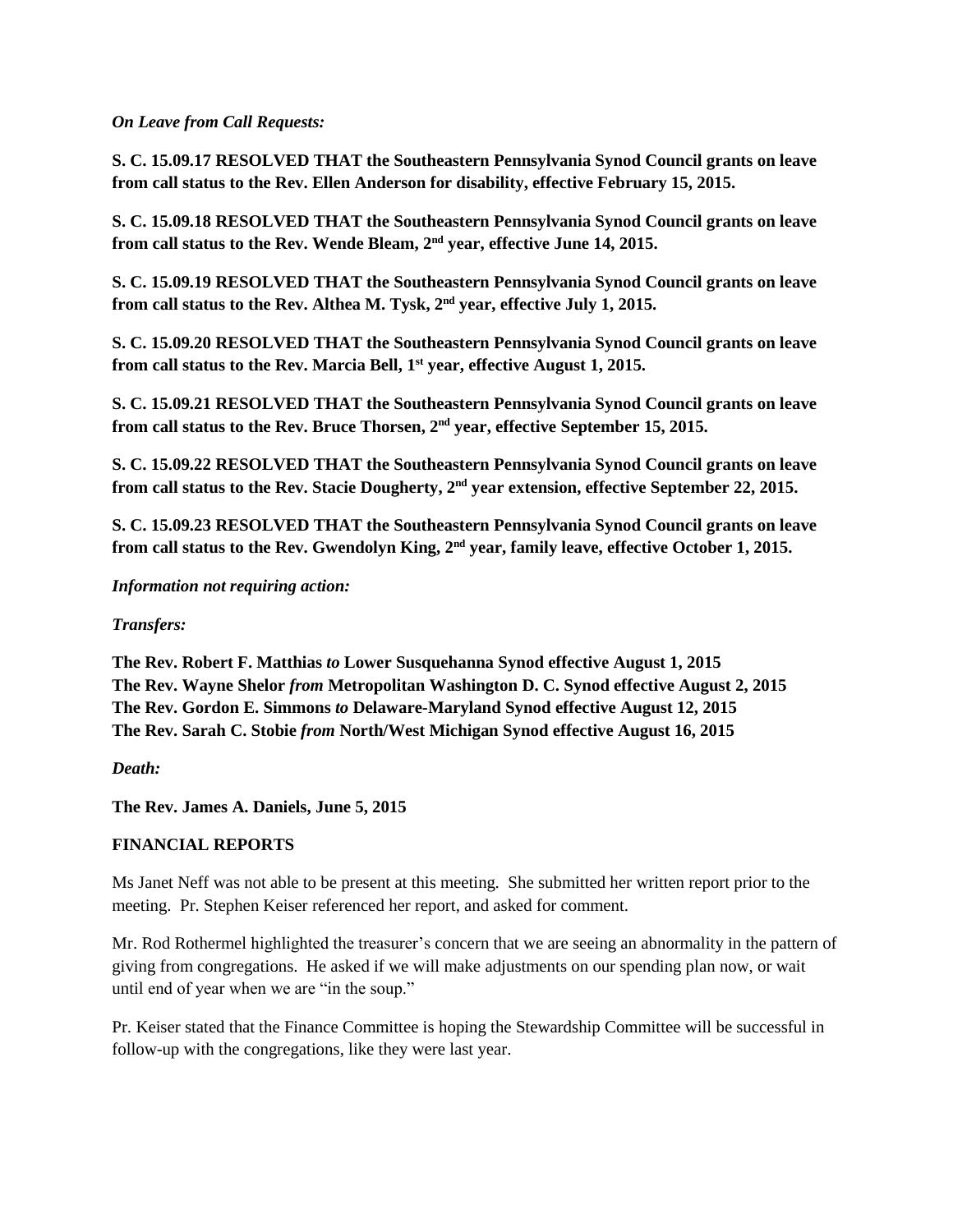Synod Council encourages the Finance Committee to review expenses and make recommendations to the Synod Council regarding such cuts to the spending plan.

With respect to following up with congregations, Vice President Beasley stated that there is a need to thank people. We need to show up and tell people that they have done well, and that we are grateful.

Pr. Patricia Davenport concurred, stating "There is a Power in Presence."

The Stewardship Team will be encouraged to develop a list to give to Vice President Beasley so she can coordinate visitors to congregations to thank them. The hope is that members of the Synod Council will be those visitors.

## **Affirmation of Calls**

Pr. Burke, Pr. Emmert and Pr. Heiserer, who had been excused from the meeting during the actions on the Roster, were readmitted to the meeting and informed of the unanimous affirmation of their calls.

## **COMMITTEE APPOINTMENTS**

Vice President Beasley shared the revised list of committee appointments, which she had distributed in a separate document.

The Audit Committee shared a report to the Council, in which Mr. Rod Rothermel, outgoing chair, made the following motion:

# **S. C. 15.09.24 RESOLVED THAT the Southeastern Pennsylvania Synod Council retain the services of Tait Weller Certified Public Accountants for the next financial audit of the Southeastern Pennsylvania Synod. Approved unanimously.**

The Investment committee is looking for members. Mr. Rod Rothermel, newly appointed chair, has considered several persons, but each has had conflicts of interest. If any member of Synod Council knows of anyone with the appropriate skill set, please share the information with Bishop Burkat or Vice President Beasley.

# **OLD BUSINESS**:

Resolution on Solidarity with persecuted Christians: Pr. Stephen Keiser and Ms Joyce Brown Adams will bring something forward for Executive Committee to review, and Synod Council to approve.

#### **NEW BUSINESS**

Constitution Committee recommends adoption of the following:

# **S. C. 15.09.25 RESOLVED THAT the Southeastern Pennsylvania Synod Council approve the constitutions of Christ Lutheran, Kulpsville and Christ's Lutheran Church, Oreland. Approved unanimously.**

Meeting adjourned at 7:05 p.m.